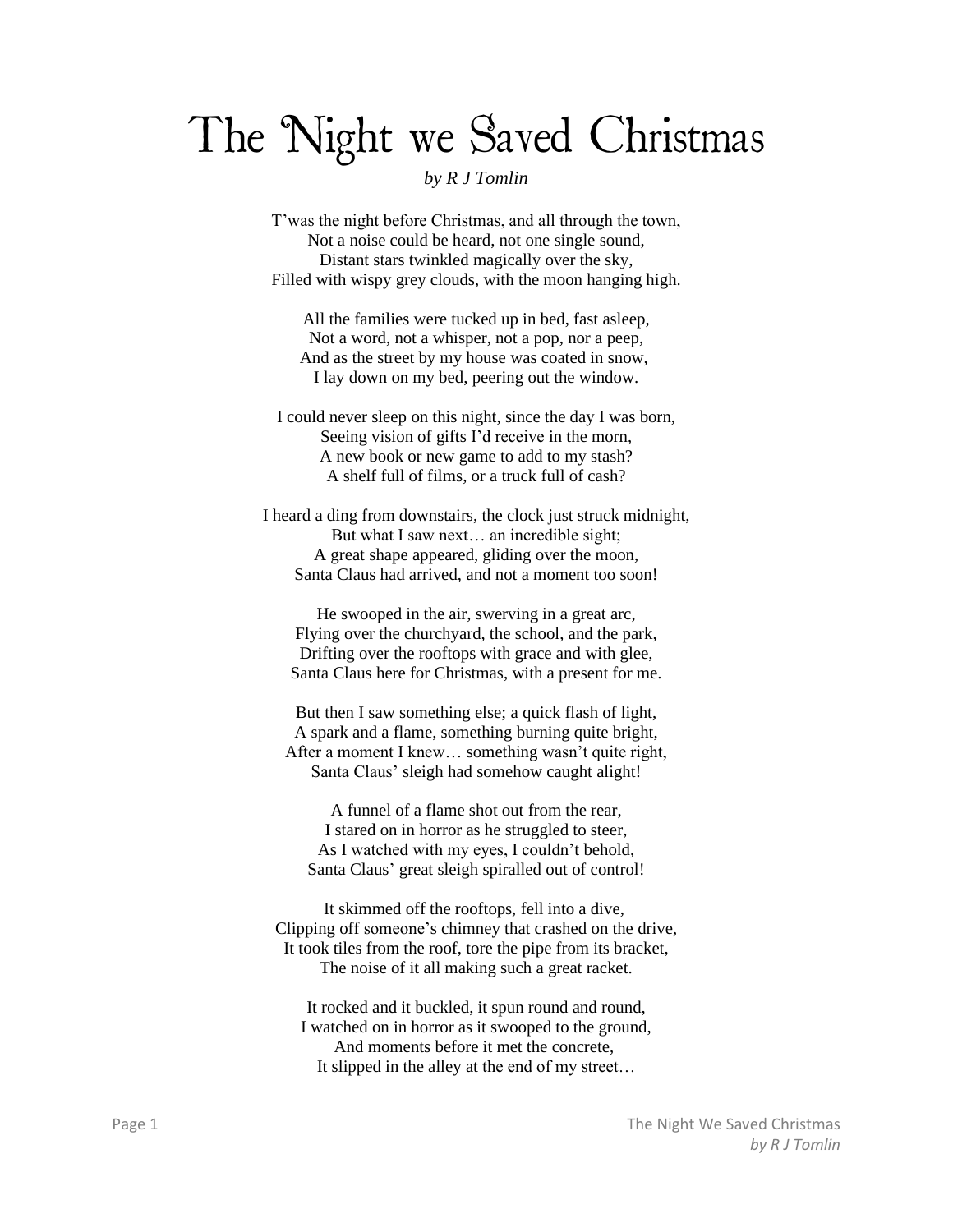Suddenly there was a terrific clang, A bop, then a boop, then a crash and a bang, The sound of snapped wood, broken metal and more, And Santa's great sleigh wasn't there anymore.

For a moment I froze, simply stared into space, Not able to fathom what had just taken place, Then I threw on my slippers, grabbed my scarf from the drawer, Wrapped up in my coat and headed out the front door.

The first thing I felt was the chill in the air, As snow coated my clothes, and fell in my hair, Like a soft, furry blanket of falling white powder, As if the town was a cake that was covered in flour.

My skin felt like paper, my bones felt like ice, I ran for the alley without thinking twice, A moment later I reached it and slipped through the walls, Shielding myself from the snowy downfall.

The alley was dark, a musty, tight space, I saw my breath fogging in front of my face, As I walked to the end I saw nothing but black, Had Santa's great sleigh really fallen off track?

I took a step closer, and then as I neared, A slight light came down, and a faint shape appeared, It was like some kind of rocket-ship, wide and quite tall, Though its front end had crashed straight into the wall,

Curved edges, tall frame, and right on the back, Stacked up with huge boxes; a gigantic sack, And right in front of the sack that was filled to the brim, A figure was sat there… it had to be him.

I reached the great sleigh and I came to a stop, And looked up with wonder at the figure on top, The alley was dark, his appearance concealed, But as the clouds drifted past, the moonlight revealed,

I imagined his face; rosy cheeks and pale skin, A big fat white beard, and a gleeful old grin, But as I stared in their eyes, the face that looked back, Wasn't white with red cheeks, in fact... this person was black!

Their skin a dark brown, their hair tight and curly, Their body short and slim, not big and not burly,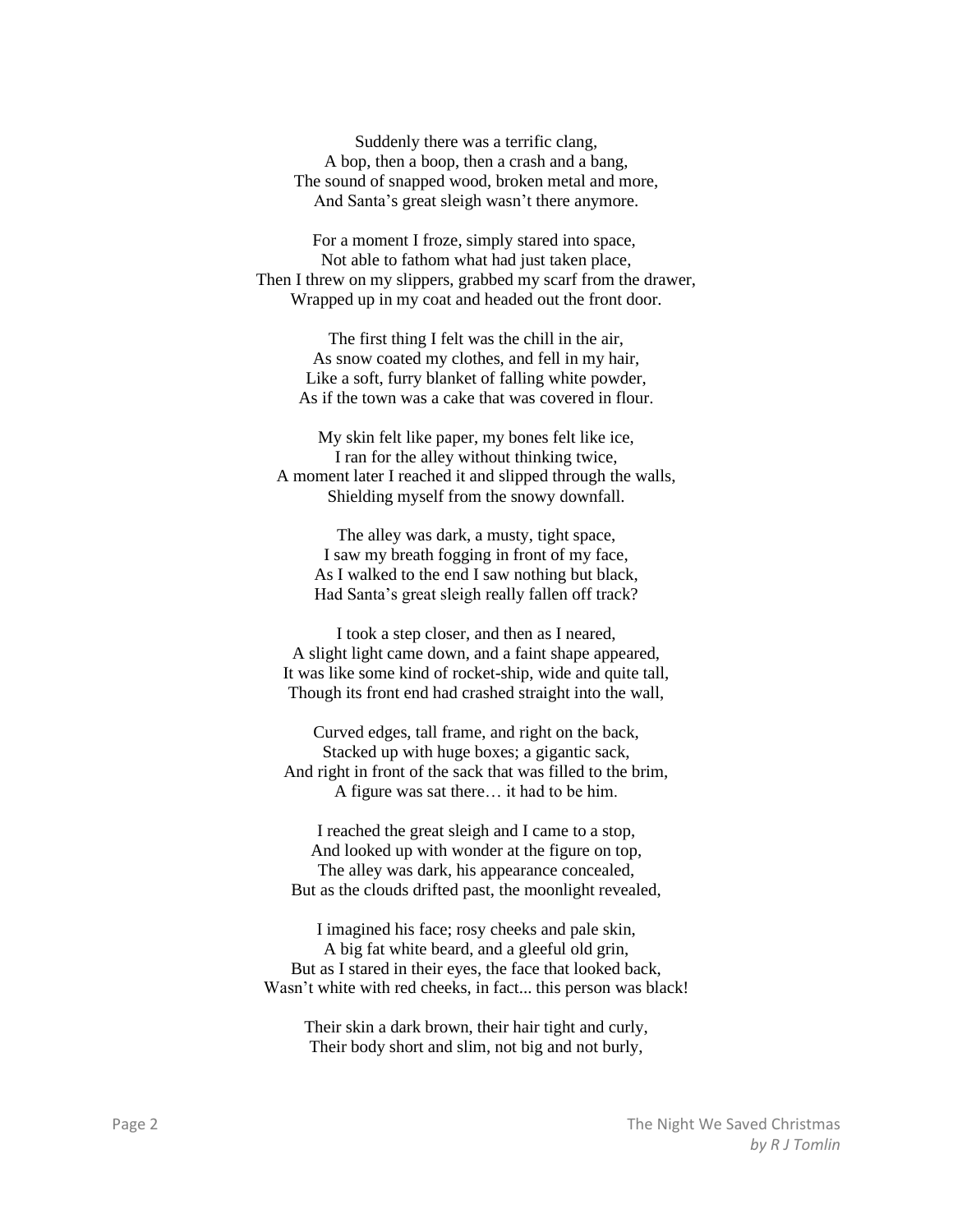Long lashes, plump lips, with a permanent tan, In fact, this person I saw wasn't even a man!

"Hang on..." I said, and there was a pause. "Who the hell are you? You're not Santa Claus!"

The woman turned to me. "Name's Nicole, old sport. But my friends call me Saint Nick – or Nicky for short."

"Now wait just a second…" I said, "this can't be true. You're meant to be a fat old man, aren't you?"

She gave a long sigh. "Oh dear, oh dear… Not to be rude, kid, but I get this spiel every year. 'How come you're a black woman with a little afro? You're meant to be an old man saying ho-ho-ho!' Well I'm sorry, kiddo, to burst your little bubble, but I am the real Santa, so I hope that's no trouble. Besides... seven billion presents, made up all right, packaged and wrapped, delivered all in one night, placed down by the tree, all careful and nice, if you think a man's capable of that, think twice!"

"But Santa what happened? Your sleigh was on fire. The sight from my window was dreadful… dire! It was plucked from the sky, and then… then it crashed. Now the front has been dented, and the side has been mashed!"

"It's a pretty old engine," she said, "the mechanics are busted, the hinges are bending and the fixings are rusted…"

"Mechanics? The engine? I thought your sleigh ran on magic…"

She laughed. "What they teach you these days… ha! It's all bloody tragic…"

I stood there in shock, not quite sure what to say, As she unclipped her seat belt and leapt out the sleigh, She lifted the bonnet, and smoke all flew out, Then she quickly leaned in and fiddled about.

"Ah, there it is…" she said, "the rocket combustors, they've short-circuited the engine and broken the thrusters. I'll just tighten these bolts and it should be okay, it'll be fixed up in no time and I'll be on my way. A quick hot-wiring should do the trick, spark up the battery, give the engine a kick. It's been a while since I've done this, I'm trying to think, is it the green with the blue… or the blue with the pink?"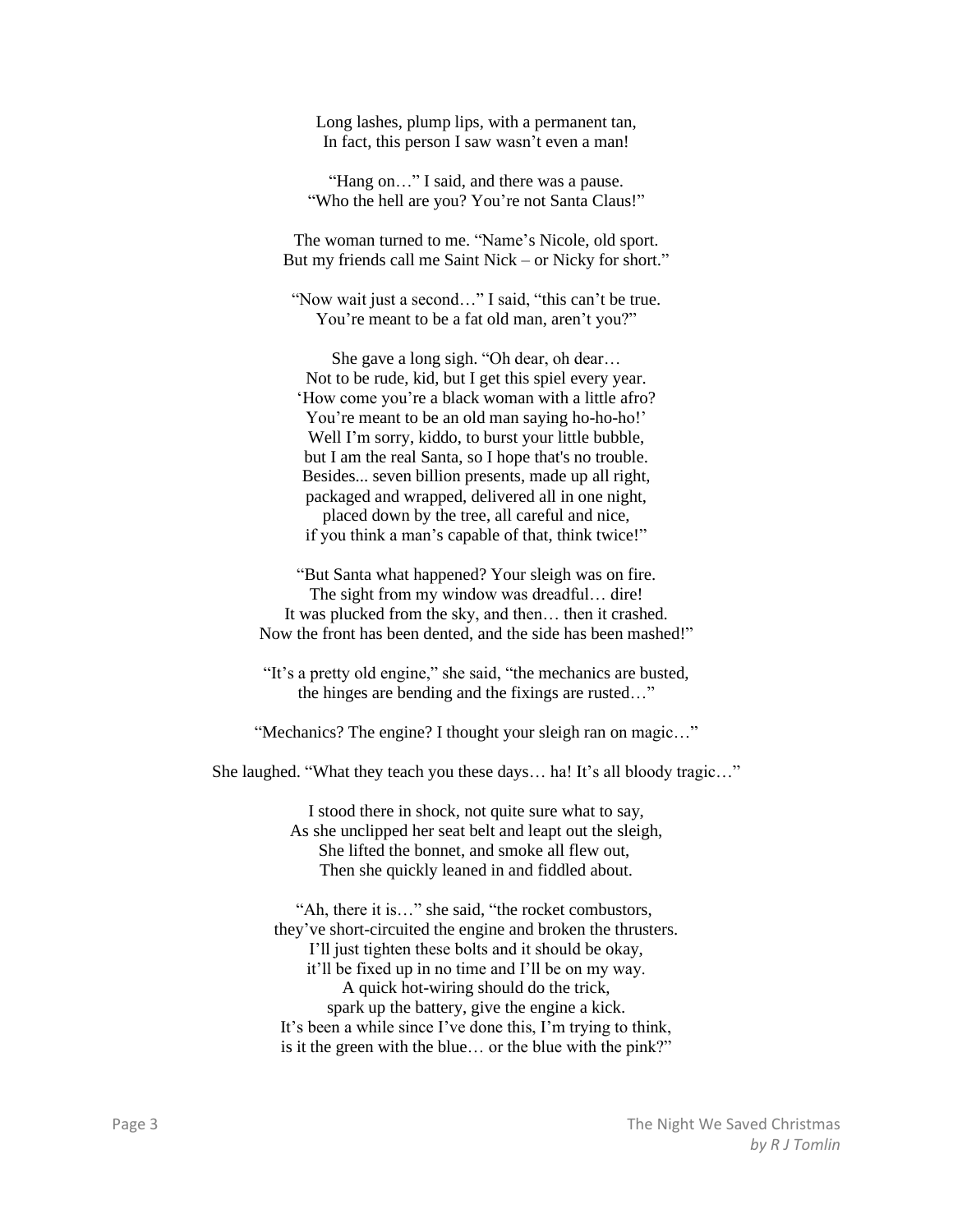Though I couldn't see from where I was stood, Whatever she thought, she must have misunderstood, Because then came a zap, a quick surge of heat, And next thing I knew she was blown off her feet. I watched with dismay as she was tossed in the air, Once again I did nothing but stand there and stare, She crashed into the bin at the end of the alley, With tendrils of steam rising up from her hair.

"Santa!" I cried, as I ran to her side, I lifted the bin off her and tossed it aside, Her head popped up between two refuse sacks, Her eyebrows half-singed and her brown face burnt black. To my great relief she wasn't injured at all, I guess all that rubbish had softened her fall, She clawed her way out of the pile of junk, And sat up with her back resting against the wall. She coughed very hard, rolled her eyes around their sockets, The she lifted her arm and reached into her pocket, When she withdrew her hand, on her palm there did lie, A perfectly baked and white-powdered mince pie.

"I've had it, kid, I'm calling it a night…" She said, as a she lifted the pie and took a big bite.

"*What*?" I said, "what are you saying? This isn't funny, Santa, you'd better stop playing!"

"Look at me, kid, you just saw my crash. Now my hair has been burnt and I'm covered in trash! I'm sick of this job, it's just way too tough. I'm sorry to say it, but I've just had enough…"

She did have a point, in a way she was right, She was covered in rubbish, and she smelt just like… well, pretty bad.

"But you can't give up Santa…" I said, "you can't just stop. You've still got a sack-full of presents to drop!"

"But I can't…" she said, "my sleigh needs a'fixin'!"

"But what about your reindeer? Like Prancer and Vixen…? Y'know… Dasher, Dancer, Comet, Cupid? What about Dunder? And what about Blitzen?"

> "Well…" she said, "Prancer's retired, Vixen was fired, Dasher and Dancer both say they're too tired. Comet's too old,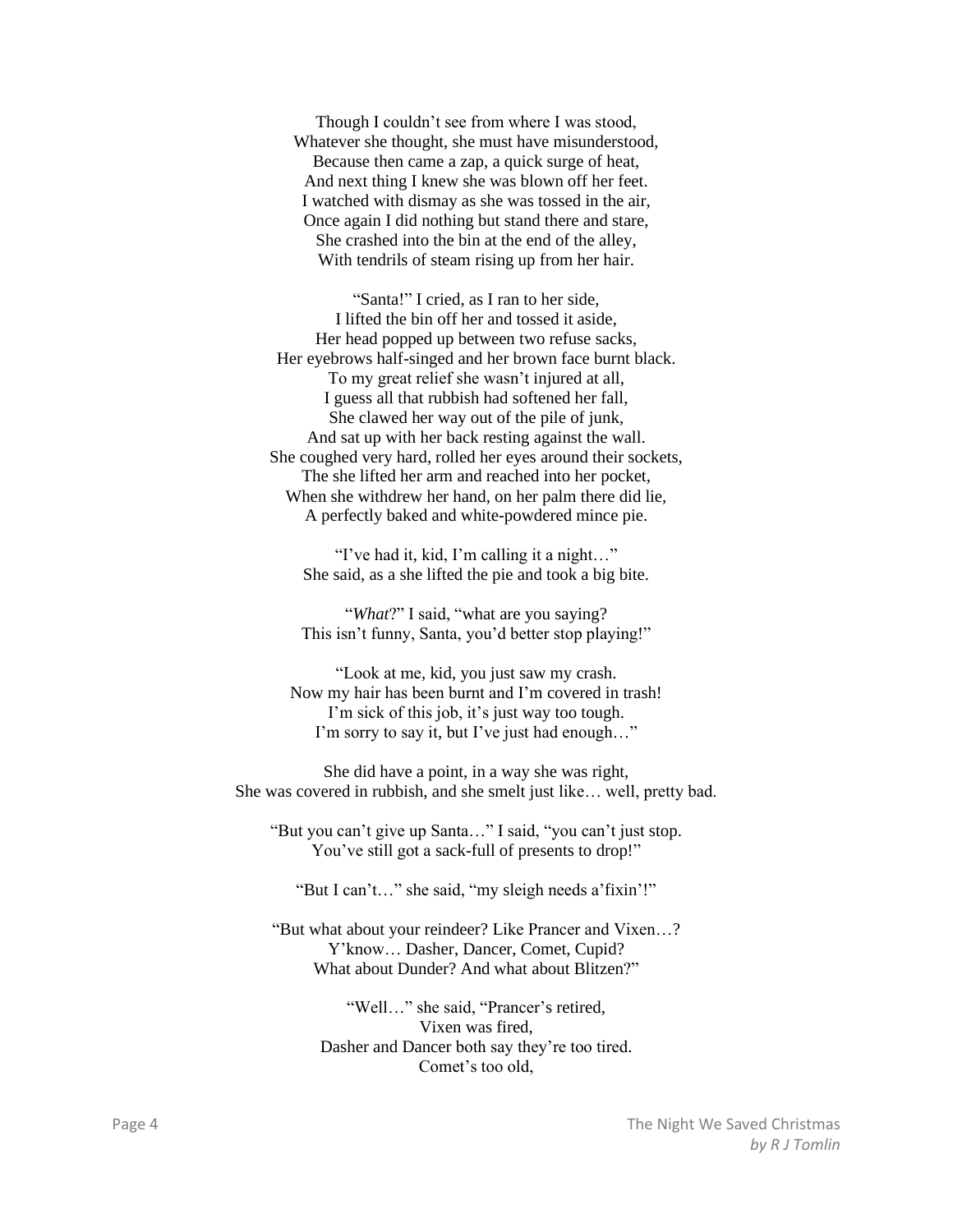Cupid says it's too cold, And Dunder and Blitzen are skiing… I'm told."

"But think of all the families, little girls, little boys, waiting up by the tree to find a room full of toys! A year without you is a year without Christmas, and a year without Christmas is a year without joy…"

"Why do you care? Why do you give a hoot? Whether or not they get presents, makes no difference to you... My sack's right there, go on, take your pick. You've got the world's whole collection; all the toys from Saint Nick."

As I stood at the end of the dark alleyway, I turned over my shoulder and looked back at the sleigh, And I once again noticed, sat right at the back, The pile of gifts inside the gigantic sack. I thought about her words, her sudden proposal, All of it sat there, all at my disposal, If I opened it up, I wondered what I would find, But then I stopped, shook my head... was I losing mind?!

I turned back to Santa. "I can't believe this! I don't care what you give me, or what *I* receive. If there's one thing you taught me that I'll never forget, it's that Christmas is about giving, it's not about what you get…"

"Look, kid… I'm not being funny, I'm not the Tooth Fairy, I ain't no damn Easter Bunny, I'm tired, I'm cold, I'm already running late. If anyone wants a present, they'll just have to wait… My job's a nightmare; you've got no idea, I'm crashed in an alley, with no Elf or Reindeer, I'm sorry to say it, I honestly am, but Christmas is cancelled… at least 'til next year."

I looked down at Saint Nick with a look of disgust, After all of the years of my hope and my trust, I just wasn't having it, it just wasn't right, I wasn't going to let her just call it a night.

"So that's it then?" I said. "The Great Santa Claus, sat down in an alley, sulking about her chores. All of those children trying to get on your list, only to find out that their chance has been missed. No…" I said, "you're not giving in, I won't let those families wake up with nothing. I'm sorry, Nicky… the world's counting on you,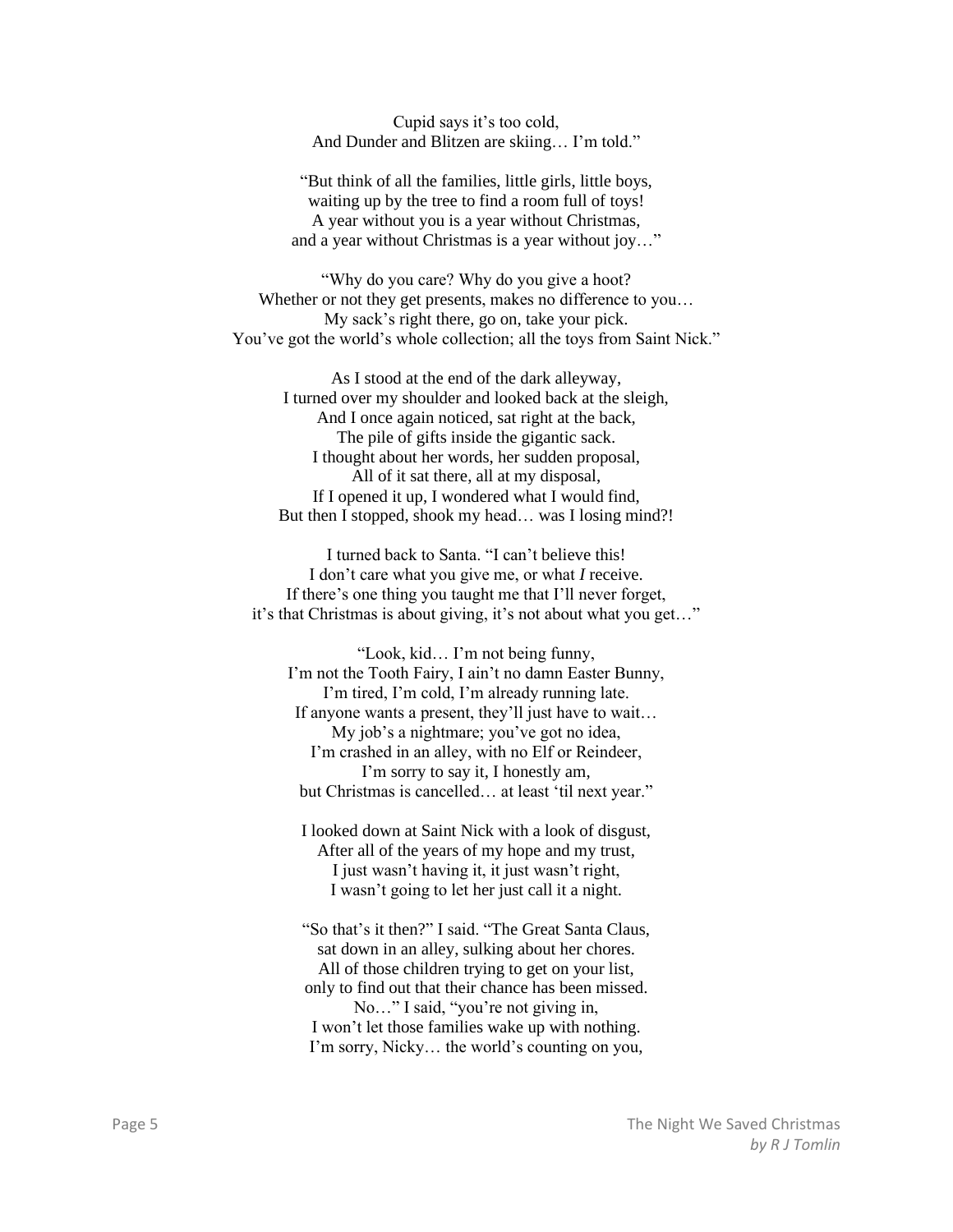now get up from the floor, you've got work to do."

On a cold Christmas Eve, in my small little town, Within the dark of an alley, with the snow falling down, Saint Nick turned to me, and to my great surprise, I saw a glimmer of light… I saw hope in her eyes. She let out a deep breath and she finished her pie, Swallowed a mouthful, and looked up at the sky.

"That was one great speech, kid, it seems you're quite a fan… But if we're gonna save Christmas, well... have you got a plan?"

\*\*\*

In the dead of the night came a knock at the door, On the snow-covered street down at house number four, As Dad opened up he said "It's almost one in the morning!" He yawned, rubbed his eyes. "Who on earth could be calling?!"

He looked out the doorway, peered out on the lawn, And instantly couldn't believe what he saw, A little brown lady standing out in the fray, Next to a huge sack of presents and a gigantic sleigh.

And right beside her, hiding under the tree, Was a young teenaged boy… his son; it was me, He glanced out at it all, gave us one frantic look, Opened his mouth and said "*What the f-!*"

"No time to explain!" I said with great haste. "Dad we need to save Christmas, we've got no time to waste! Come on Santa, there's no need to panic… my Dad…"

She looked at him standing in the doorway. "What about him…?"

"Well…" I smiled, "he's a mechanic."

I ran through the house, opened up the garage door, And pulled in Santa's sleigh before anyone saw.

At first Dad wasn't happy, he pretty much lost his head, "I don't care if it's Santa, you should be in bed!" After he yelled for a bit, and just about went berserk, I gave him some coffee and we got straight to work.

Whilst the whole street around us were resting their heads, Curled up by their fires or nestled in beds, Their stockings hung up by the fire with care,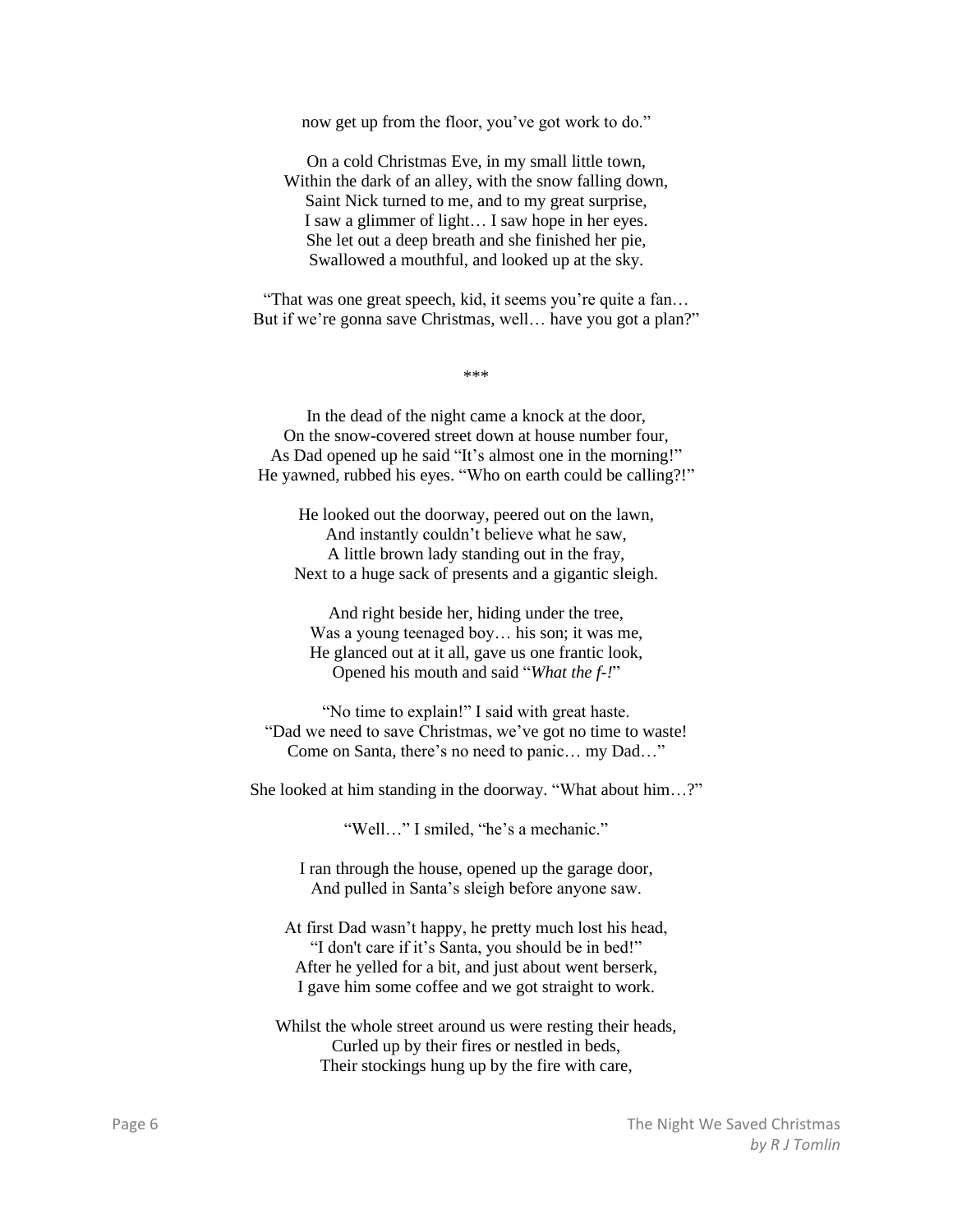Their pets fast asleep in the living room chair. Down in the garage at house number four, In a room full of smoke, tools all over the floor, With a whir and a crank and a click and a pop, Dad took Santa's sleigh, and he fixed up the lot…

He straightened the panels, he repaired the dents, He loosened the hinges and cleaned out the vents, He replaced the bearings, the cogs and valves too, And by the time he had finished… Santa's sleigh was practically brand new.

It was just after two when he couldn't take anymore, He put down his tools and almost collapsed on the floor, I put his arm around my shoulder and took him upstairs to bed, "Good night, Santa Claus. Nice to meet you!" he said.

When I came back downstairs, the sleigh was no longer there, The garage door had been opened, letting in the night air, I peered out to see snow falling down from the skies, A wall of it slanted in front of my eyes.

I stepped outside and peered out on the garden.

"I didn't mean to startle," came a voice, "I beg your pardon."

I peered to my right, and right there Santa lay, Sat out in the drive in her fixed up old sleigh.

"I guess this is it," then she said, "farewell… When I get back home, I'll have a story to tell!"

I briefly smiled. "Goodbye Santa Claus…"

She went to start up her engine… but suddenly she paused.

"I almost forgot…" she said, "there's something I missed; I never once asked, but what's on your Christmas list? Whatever you want, I'll bring it your way. Tell me… what would you like on this fine Christmas day?"

"Well…" I began, "you see the one thing I sought, isn't really something that can be bought. I'm hoping to be an author, to write, to inspire, '*The next J.K Rowling*' is what I aspire. But at the moment I have no agent or publisher; I guess you could say that I'm all by myself. My ultimate dream is to walk into a bookstore and be able to find my book on the shelf… So far, at least, I haven't had much luck; over fifty rejections, quite frankly it sucks. But I guess that's the point, the industry's tough.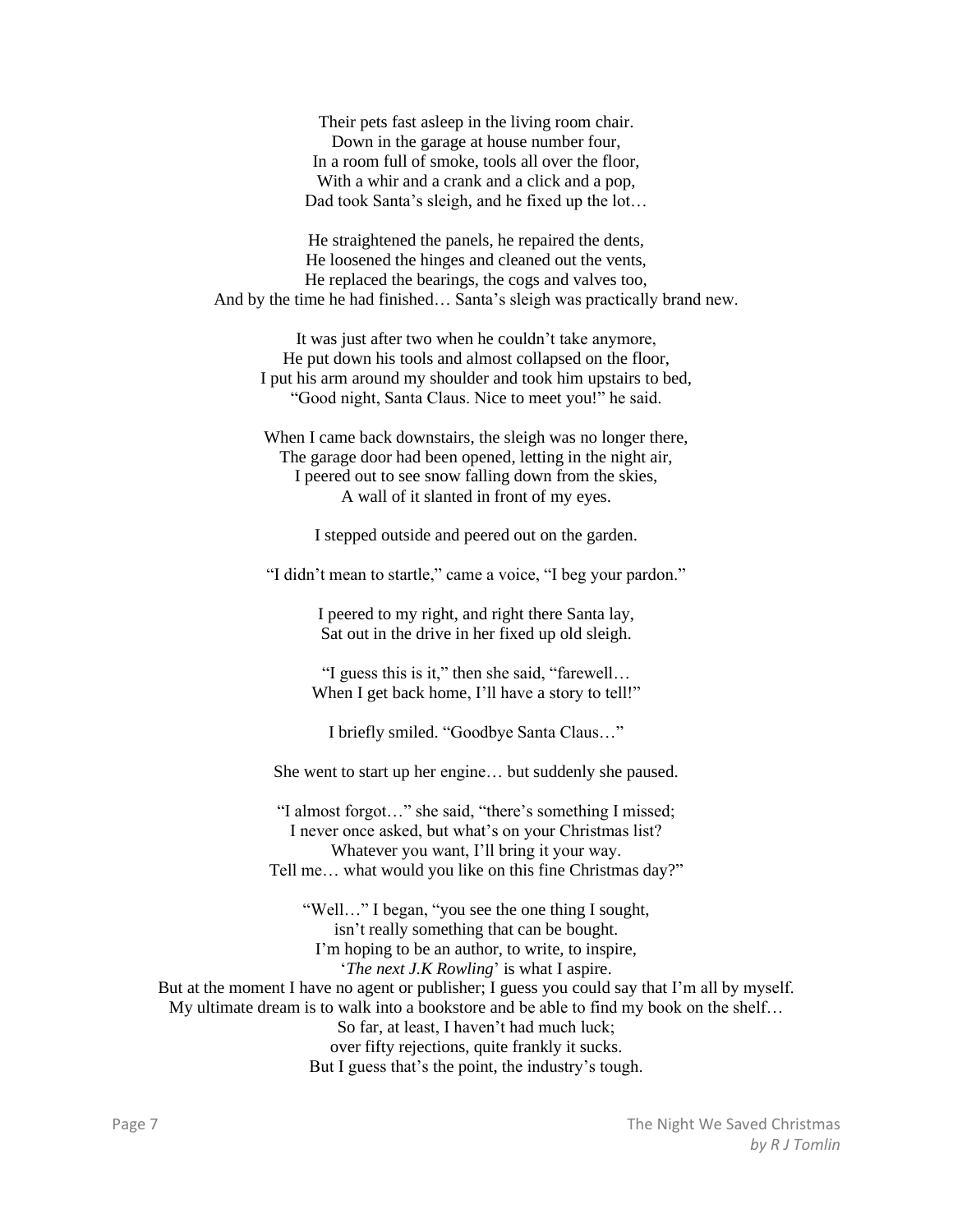Besides, some people say; '*If your dreams don't scare you, then they're not big enough*.'

I just need to somehow spread the word, to let people know who I am so my story gets heard. I know it sounds stupid, but what do you suggest? After all, you are Santa, so you probably know best…"

Santa thought for a moment, she stared into space. "I've got an idea… why don't you tell people about what's just taken place? Make it into a story, and sell it in town. That's sure to do it, to spread the word 'round!"

> "Yeah," I said, "yeah Santa, you're right! I'll write up a story, about this very night, I'll print copies out and I'll hand them to all. '*The Night we Saved Christmas*' is what it shall be called."

"Anyway…" she said, "I've got work to do. Got a long night ahead of me, and it's almost half two! I've still got Iceland, New Zealand, Alaska, Peru… In fact," she turned to me, "you can come with me... if you want to?"

> I was stunned by her words, I had to admit, Come with her for Christmas, did she really mean it? I thought about the journey, all the countries we'd see, All the places we'd visit, and the whole thing for free! Soaring over Europe, the United States too, From the streets of Las Vegas, to the great Timbuktu, From the deserts of Cairo, to the frozen Arctic, Just a sleigh full of presents, just me and Saint Nick…

But then another thought arose, and after a while, I looked up to her, and I gave her a smile. "I'm flattered you'd ask…" I said, "but maybe next year. There's only one place I want to be this Christmas, and that's right here."

Santa gave me a nod, then she strapped herself in, Turned the key in the ignition and started up the engine, And with a whir and a buzz and a quick flash of light, Santa's great sleigh took off, and disappeared through the night…